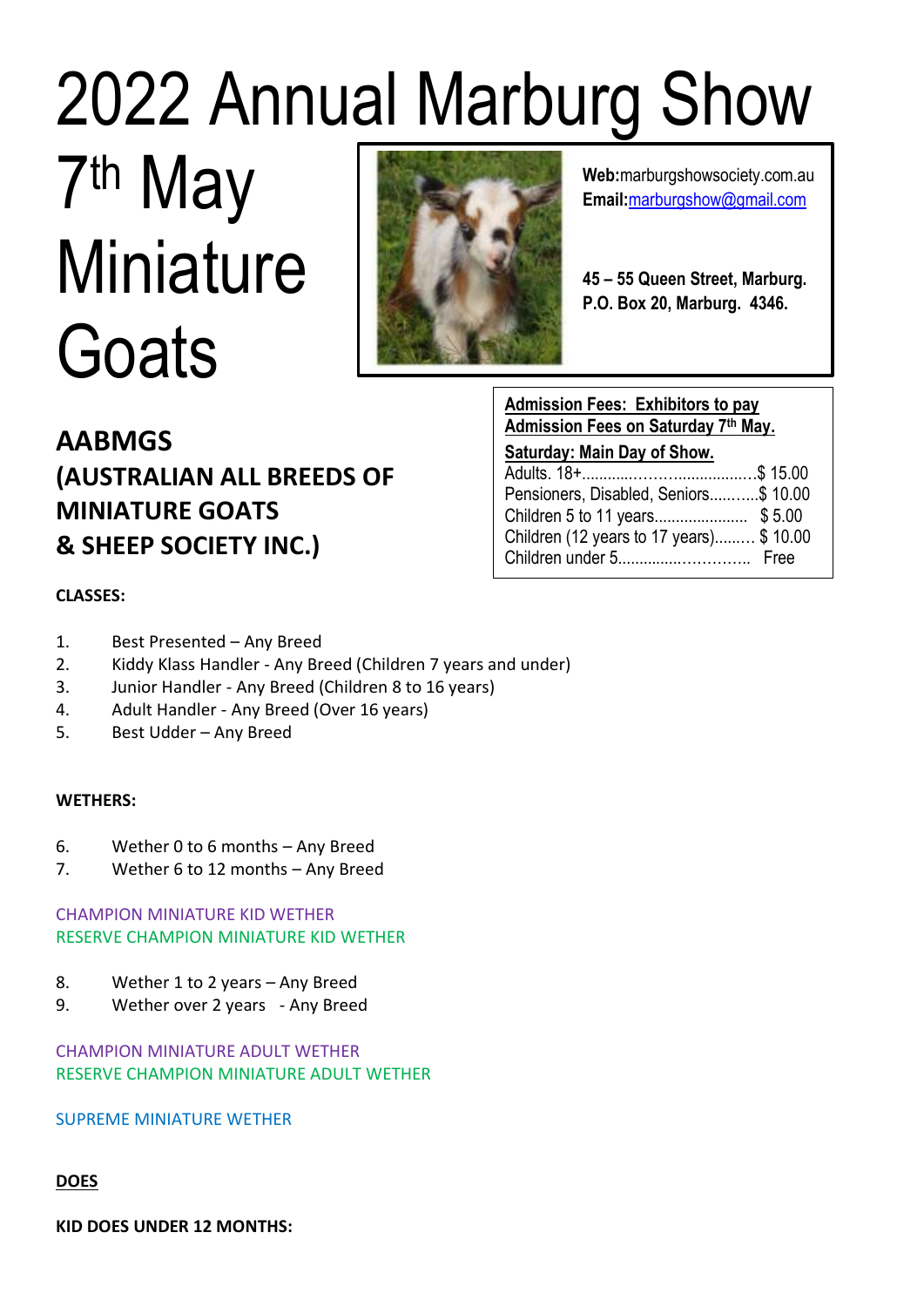- 10. MINIATURE ANGLO NUBIAN Kid Doe under 12 months
- 11. AUSTRALIAN MINIATURE Kid Doe under 12 months
- 12. ELF Kid Doe under 12 months
- 13. AUSTRALIAN SILKY Kid Doe under 12 months
- 14. PYGMY Kid Doe under 12 months
- 15. NIGERIAN DWARF Kid Doe under 12 months
- 16. MINIATURE BOER Kid Doe under 12 months

CHAMPION KID DOE UNDER 12 MONTHS RESERVE CHAMPION KID DOE UNDER 12 MONTHS

#### **JUNIOR DOES 1 TO 3 YEARS:**

- 17. MINIATURE ANGLO NUBIAN Junior Doe 1 to 3 years
- 18. AUSTRALIAN MINIATURE Junior Doe 1 to 3 years
- 19. ELF Junior Doe 1 to 3 years
- 20. AUSTRALIAN SILKY Junior Doe 1 to 3 years
- 21. PYGMY Junior Doe 1 to 3 years
- 22. NIGERIAN DWARF Junior Doe 1 to 3 years
- 23. MINIATURE BOER Junior Doe 1 to 3 years

CHAMPION JUNIOR DOE RESERVE CHAMPION JUNIOR DOE

#### **ADULT DOES OVER 3 YEARS & OVER: (MUST HAVE KIDDED)**

- 24. MINIATURE ANGLO NUBIAN Adult Doe over 3 years
- 25. AUSTRALIAN MINIATURE Adult Doe over 3 years
- 26. ELF Doe over 3 years
- 27. AUSTRALIAN SILKY Adult Doe over 3 years
- 28. PYGMY Adult Doe over 3 years
- 29. NIGERIAN DWARF Adult Doe over 3 years
- 30. MINIATURE BOER Adult Doe over 3 years

CHAMPION ADULT DOE RESERVE CHAMPION ADULT DOE

#### **BUCKS**

#### **KID BUCKS UNDER 12 MONTHS:**

- 31. MINIATURE ANGLO NUBIAN Kid Buck under 12 months
- 32. AUSTRALIAN MINIATURE Kid Buck under 12 months
- 33. ELF Kid Buck under 12 months
- 34. AUSTRALIAN SILKY Kid Buck under 12 months
- 35. PYGMY Kid Buck under 12 months
- 36. NIGERIAN DWARF Kid Buck under 12 months
- 37. MINIATURE BOER Kid Buck under 12 months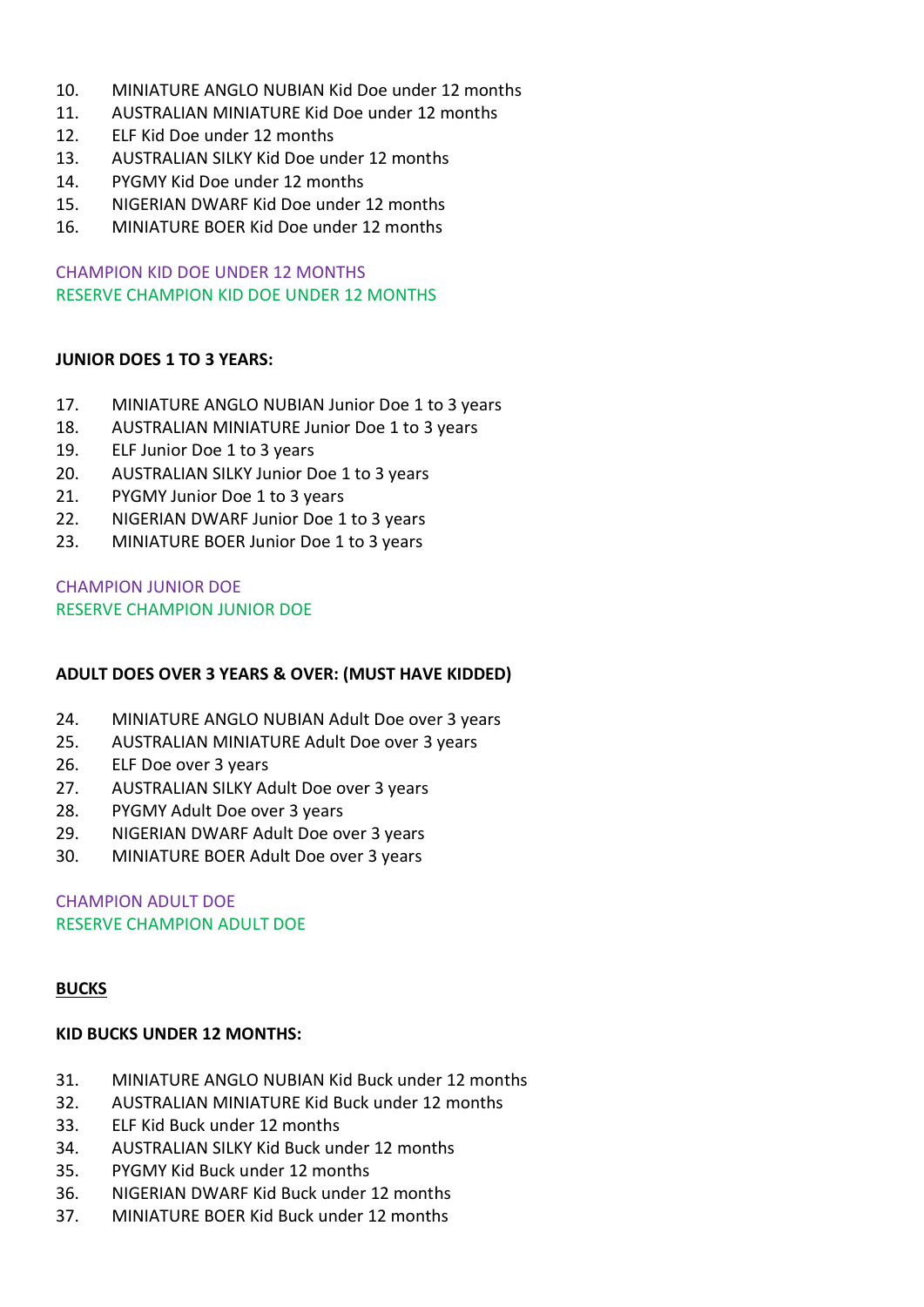#### CHAMPION KID BUCK 6 TO 12 MONTHS RESERVE CHAMPION KID BUCK 6 TO 12 MONTHS

#### **JUNIOR BUCKS 1 TO 3 YEARS:**

- 38. MINIATURE ANGLO NUBIAN Junior Buck 1 to 3 years
- 39. AUSTRALIAN MINIATURE Junior Buck 1 to 3 years
- 40. ELF Junior Buck 1 to 3 years
- 41. AUSTRALIAN SILKY Junior Buck 1 to 3 years
- 42. PYGMY Junior Doe 1 to 3 years
- 43. NIGERIAN DWARF Junior Buck 1 to 3 years
- 44. MINIATURE BOER Junior Buck 1 to 3 years

CHAMPION JUNIOR BUCK RESERVE CHAMPION JUNIOR BUCK

#### **ADULT BUCKS OVER 3 YEARS:**

- 45. MINIATURE ANGLO NUBIAN Adult Buck over 3 years
- 46. AUSTRALIAN MINIATURE Adult Buck over 3 years
- 47. ELF Adult Buck over 3 years
- 48. AUSTRALIAN SILKY Adult Buck over 3 years
- 49. PYGMY Adult Buck over 3 years
- 50. NIGERIAN DWARF Adult Buck over 3 years
- 51. MINIATURE BOER Adult Buck over 3 years

CHAMPION ADULT BUCK RESERVE CHAMPION ADULT BUCK

#### **BEST OF BREED:**

| a. MINIATURE ANGLO NUBIAN | 1 <sup>st</sup> Place winners |
|---------------------------|-------------------------------|
| b. AUSTRALIAN MINIATURE   | 1 <sup>st</sup> Place winners |
| C. ELF GOAT               | 1 <sup>st</sup> Place winners |
|                           |                               |

- d. AUSTRALIAN SILKY 1 1<sup>st</sup> Place winners
- e. PYGMY 1
- 1<sup>st</sup> Place winners 1<sup>st</sup> Place winners
- f. NIGERIAN DWARF g. MINIATURE BOER 1 1<sup>st</sup> Place winners

#### **GRAND CHAMPION DOE**

**(Champion Does compete for Grand Champion/Best in Show)**

#### **GRAND CHAMPION BUCK**

**(Champion Bucks compete for Grand Champion/Best in Show)**

#### **SUPREME**

**(Grand Champion/Best in Show Doe & Buck competes for Supreme)**